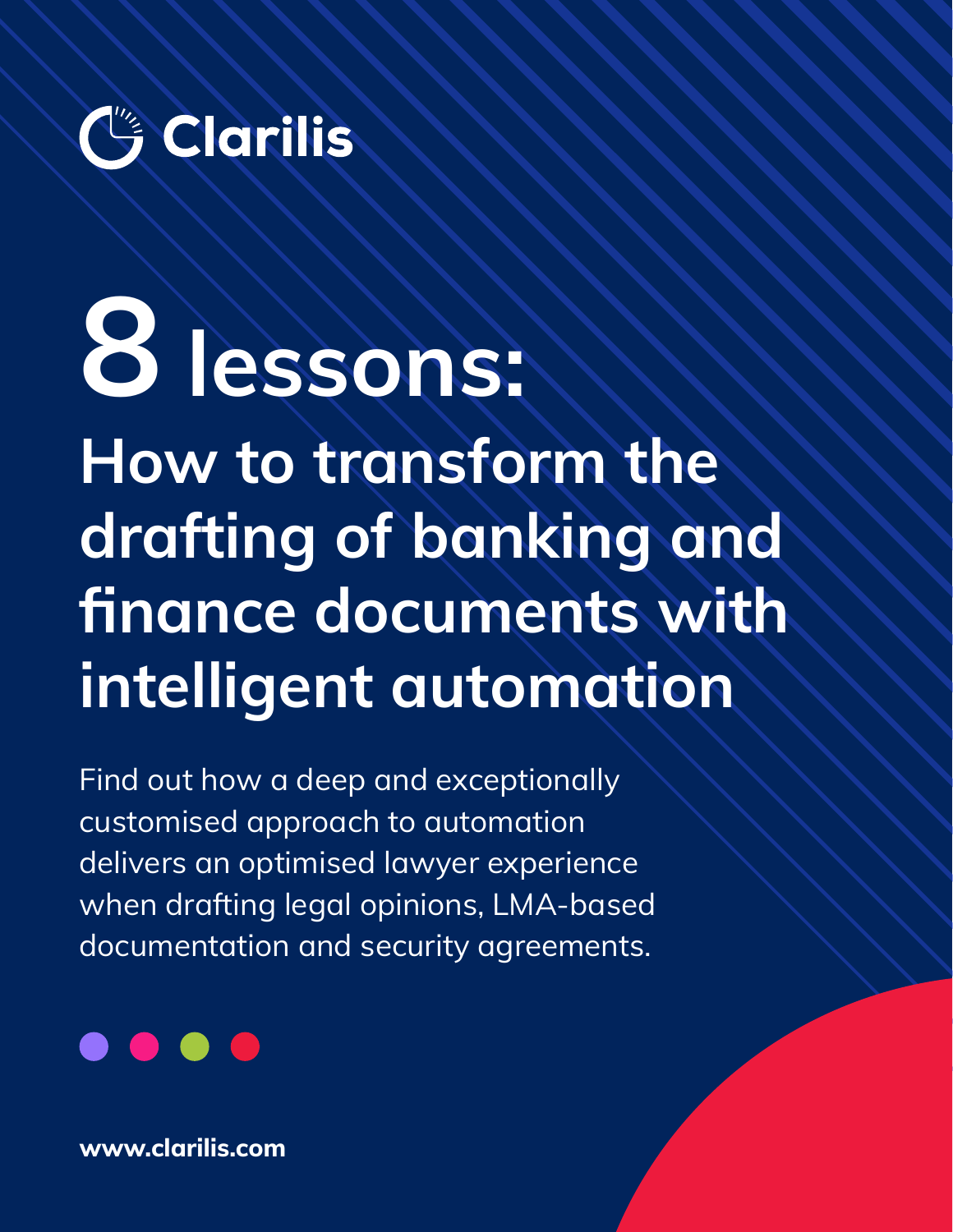### **Clarilis** وَ

**At Clarilis, we'll never claim that an NDA can show the full potential of intelligent drafting technology, and we don't expect law firms to be bowled over by our ability to autofill name and address fields. However, legal opinions, LMA-based precedents and security documents are a different story.**

These documents are lengthy, complex and highly customised, and generally form part of a suite of documentation. They often require days of legal drafting by a junior lawyer, with a senior colleague reviewing every paragraph with a fine-tooth comb.

In addition, these documents can be fraught with risk (particularly legal opinions) and often require extensive automation in order to save significant amounts of time.

In our experience, these documents are an unmissable opportunity to reap the benefits of deep automation. This makes them great examples of how Clarilis can uniquely streamline the drafting of complex legal documentation.

But the benefits of a Clarilis automation don't end with a perfectly customised implementation. We know there's only a long-term business benefit to complex automation if it's maintained and enhanced by iteration over time.

Firms operating in a competitive market simply don't have the time or resource to maintain complex automation promptly so that it is always up to date and ready for fee earners to use. This is particularly true for banking and finance precedents, including those with significant amounts of bespoke drafting layered on top of the LMA's standard forms. By maintaining these complex automations on behalf of our customers, we're able to retain and enhance the significant added value beyond the initial automation.

#### We've been automating banking and finance documents for years

Our first automation of LMA-based precedents was back in 2016 and, since then, we've automated a wide range of banking and finance agreements for firms such as **Addleshaw Goddard**, **Burges Salmon**, **Gateley Legal**, **TLT**, **Travers Smith** and **Gowling WLG**.

What follows are eight lessons our Clarilis Professional Support Lawyers (PSLs) have learnt from years of creating high-performing firm-specific automations for our banking and finance customer base (including automations based on LMA precedents).

**"Clarilis is directly relevant to our complex, high-value work. The work done with our banking team, for example with the LMA documentation, has been transformational. It's like magic. Some form of alchemy, where you hit a button and in moments see the end result of work that would have in the past taken weeks to produce."**

**Alastair Lomax** | **Partner** | *TLT*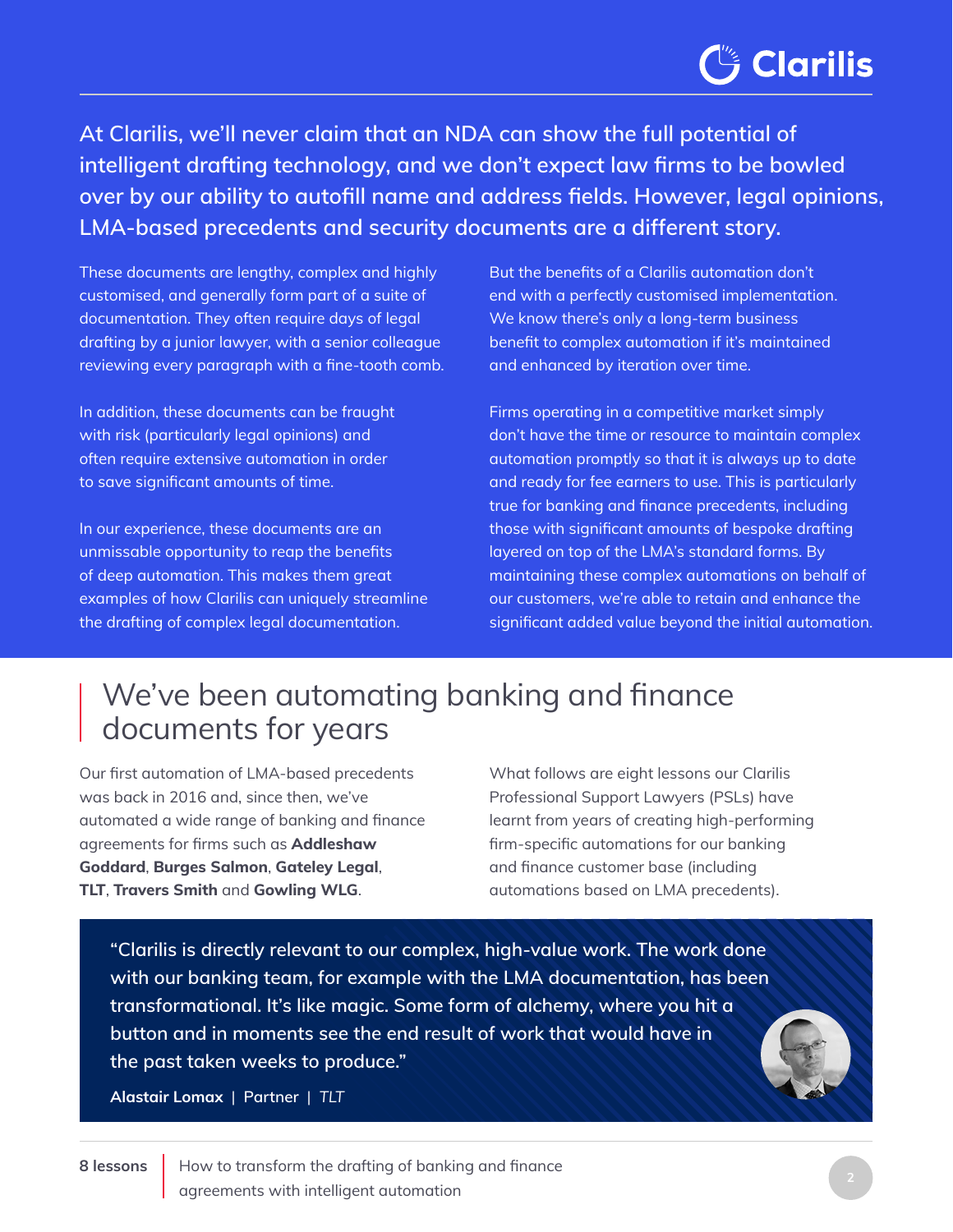#### **Lesson**

**1**

Automating a suite of documents brings greater **efficiency** and gives you more **control** of your drafting

Lawyers draft a wide range of documents over the course of a single banking matter. Yet many software solutions struggle to truly automate more than one document at a time. We've found the most effective LMA-based implementations cast their net much wider. Our PSLs will work with you to determine the best documents to include within an automated suite to deliver a solid ROI for your firm. We can drive a facility agreement, security documentation and a supporting opinion from a single or linked questionnaires.

**"We work with our customers to select the appropriate ancillary documents to include in their automated suite. We then customise those documents to meet their specific needs, which are often driven by the banks' requirements."**

**Rachel McGough** | **Banking PSL** | *Clarilis*

## **Lesson 2**

**Extensive customisation**, such as bilateralisation and additional facility types, is highly valued

Not every law firm routinely deals with syndicated facilities; and working your way back from a syndicated facility agreement with multiple facilities to a more straightforward structure (e.g. single lender, single facility) is an uphill struggle. Many firms face the challenge of needing to automate documents relating to more straightforward structures for the majority of their transactions. Add to this the pressure to maintain both these agreements and the automation over time and

you can see why Clarilis customers appreciate our 'managed service' approach. Many law firms simply don't have the time or the resource to adapt, implement and maintain complex automation within reasonable timelines.

At Clarilis, we provide a managed service to take care of all aspects of automation for our customers preventing automation becoming yet another drain on their time and resources.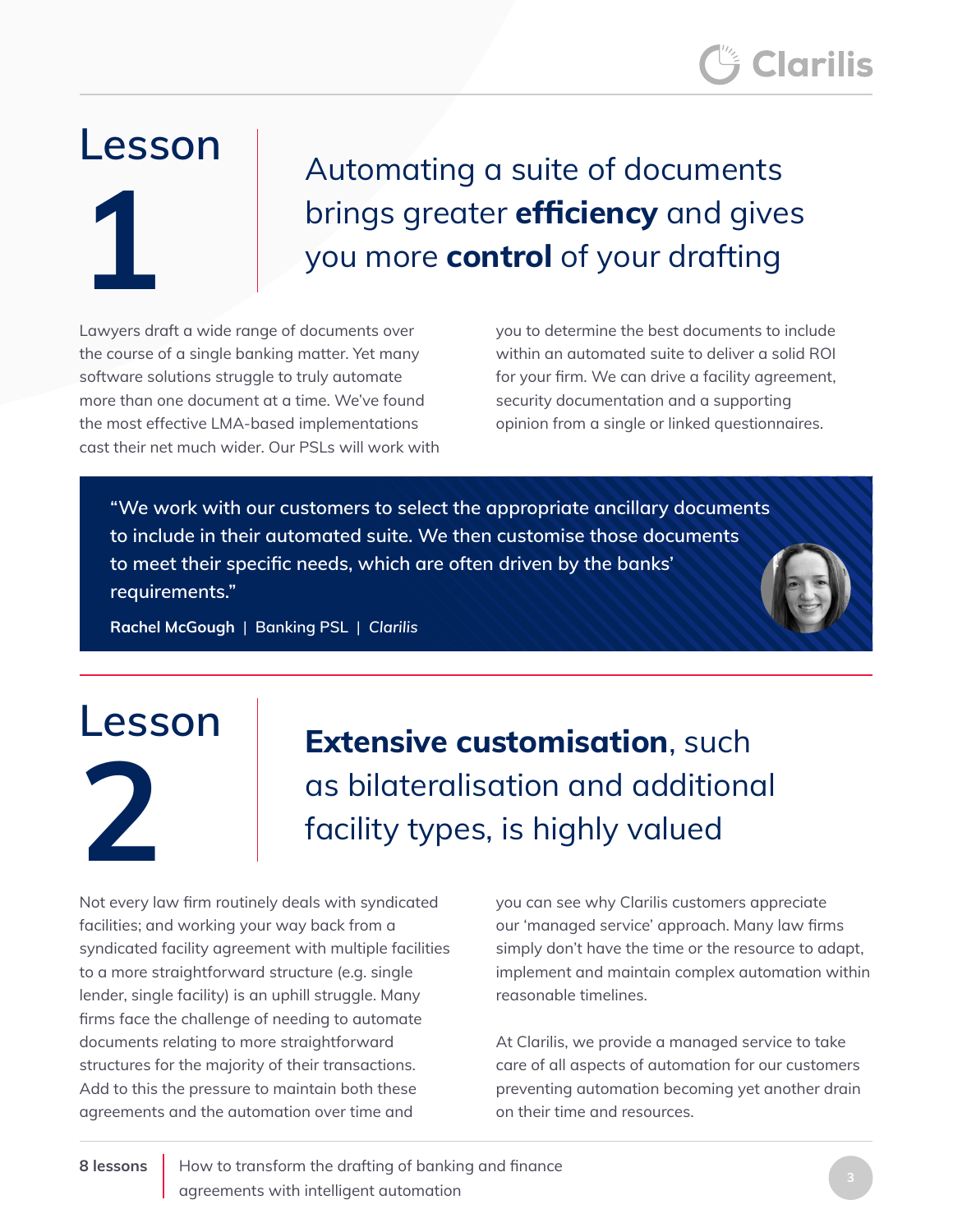

It can take a lot of work to manually strip back LMAbased precedents to single borrower arrangements. Driven by customer need, we have developed, as one example, single borrower, single facility and bilateralisation pre-sets in our automations to enable an effortless transition between different

deal types. The breadth and depth of Clarilis automation touches all aspects of drafting. Our customers are confident that complexities, such as aggregating definitions, are covered as part of a Clarilis automation. Put simply, it's not something our customers have to worry about.

**"The mechanical elements of bilateralising a facility can have more than 1,000 effects on a single agreement. With a Clarilis automation, this is all handled by a single click of a button. That's more than 1,000 changes that would otherwise have to be done manually. If you also consider the number of additional documents for the matter, such as board minutes, security documents or legal opinions, the time saving is vast. It is important to our customers that all documents relating to a given transaction are automated. It's about efficiency and avoiding waste, but most importantly it's about adopting automation that benefits the entire matter and not just specific documents within it."**

**Emma Fear** | **Head of Legal** | *Clarilis*

## **Lesson 3**

**Deeper automation** creates better first drafts, saves time, improves accuracy and enables risk-mitigated delegation

To have a substantial impact on your practice, for LMA-based drafting we recommend deep automation. At Clarilis, this involves our PSLs reviewing your existing precedents, drafting notes and guidance. We work with you to design an automation that will gather, store and categorise all of the key transaction data you need to generate the required suite of documents. This ensures significant time savings and greater accuracy which, in turn, facilitates delegation while mitigating

risk and reducing expensive partner review time – there's simply less margin for human error. The information that your fee earners enter into the questionnaire populates a central knowledge base for the matter. This information is then used to generate all of the documents in your banking suite as required – the main financing document and all of the required ancillaries. The benefits in terms of efficiency and consistency are huge.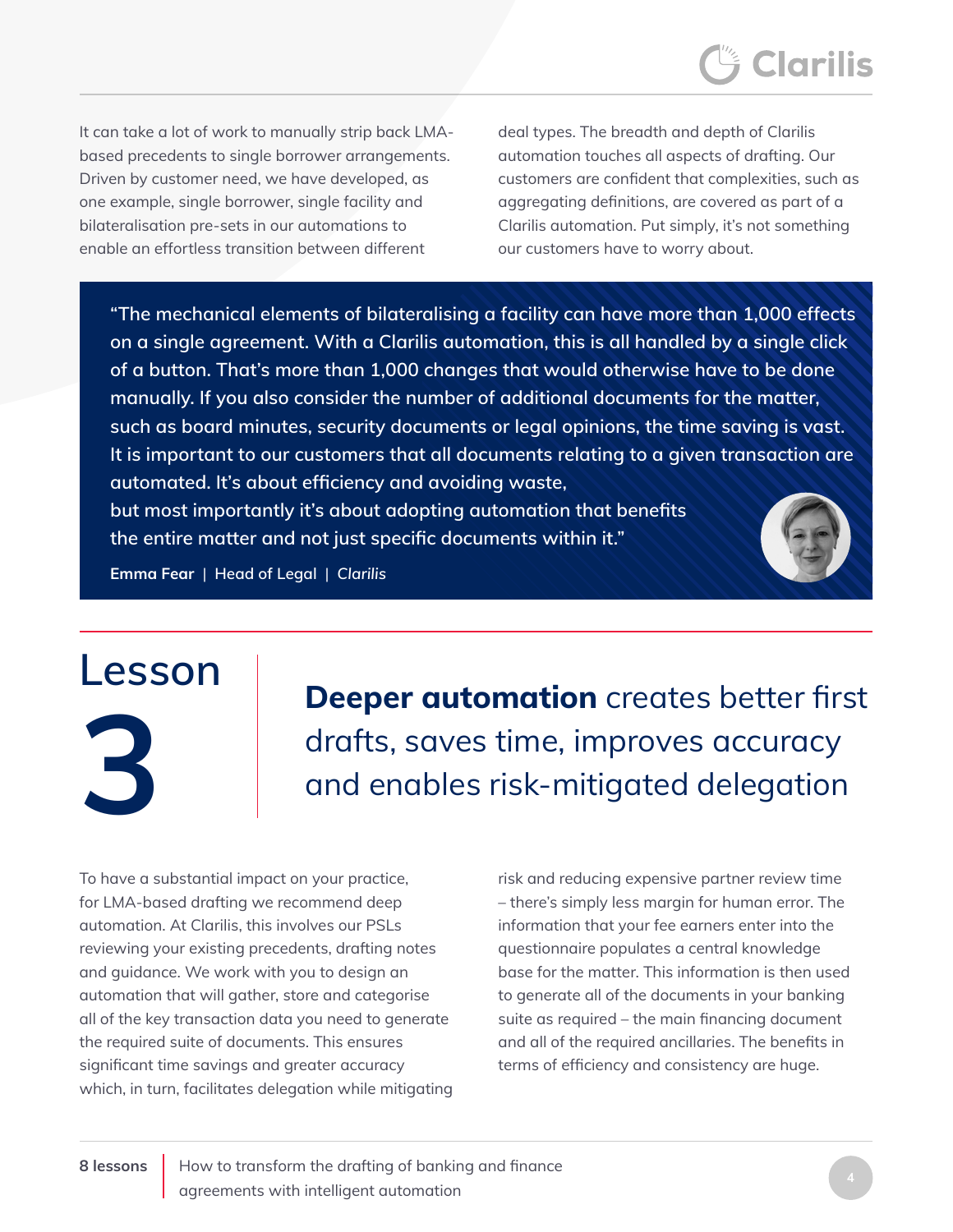

Deep automation creates a highly tailored and accurate suite of documents that minimises freehand drafting. By greatly reducing the risk of lawyer errors, it becomes more efficient for greater amounts of drafting to be done by junior lawyers, with less supervision and review required.

**"It's often the junior lawyer who's asked to have a 'first shot' at drafting the ancillary documents, while the more senior members of the team are off helping to negotiate terms or working on the main documents. It can be a daunting task, and points can get missed or misconstrued, which leads to more work down the line. A deep automation with built-in guidance has a double benefit here – it avoids a lot of basic errors, and it acts as a training tool for the fee earners using it, helping them to benefit from their firm's valuable know-how and guidance, and gain a better understanding of the documents they are working on." Nicky Ellis** | **Financing PSL** | *Clarilis*

## **Lesson 4**

#### Pre-automation and experience are **invaluable**

At Clarilis, we have instantly deployable automations that are ready for firms to use. These deep automations are ready for customisation in line with the requirements of your firm and can be integrated with your firm's own precedents. This saves significant time in deploying these projects and brings economies of scale that we can pass on to you.

Our PSL team have also developed a large library of Clarilis questionnaires and data models relating to banking and finance matters. From day one of any project, firms benefit from our know-how and vast experience of complex automation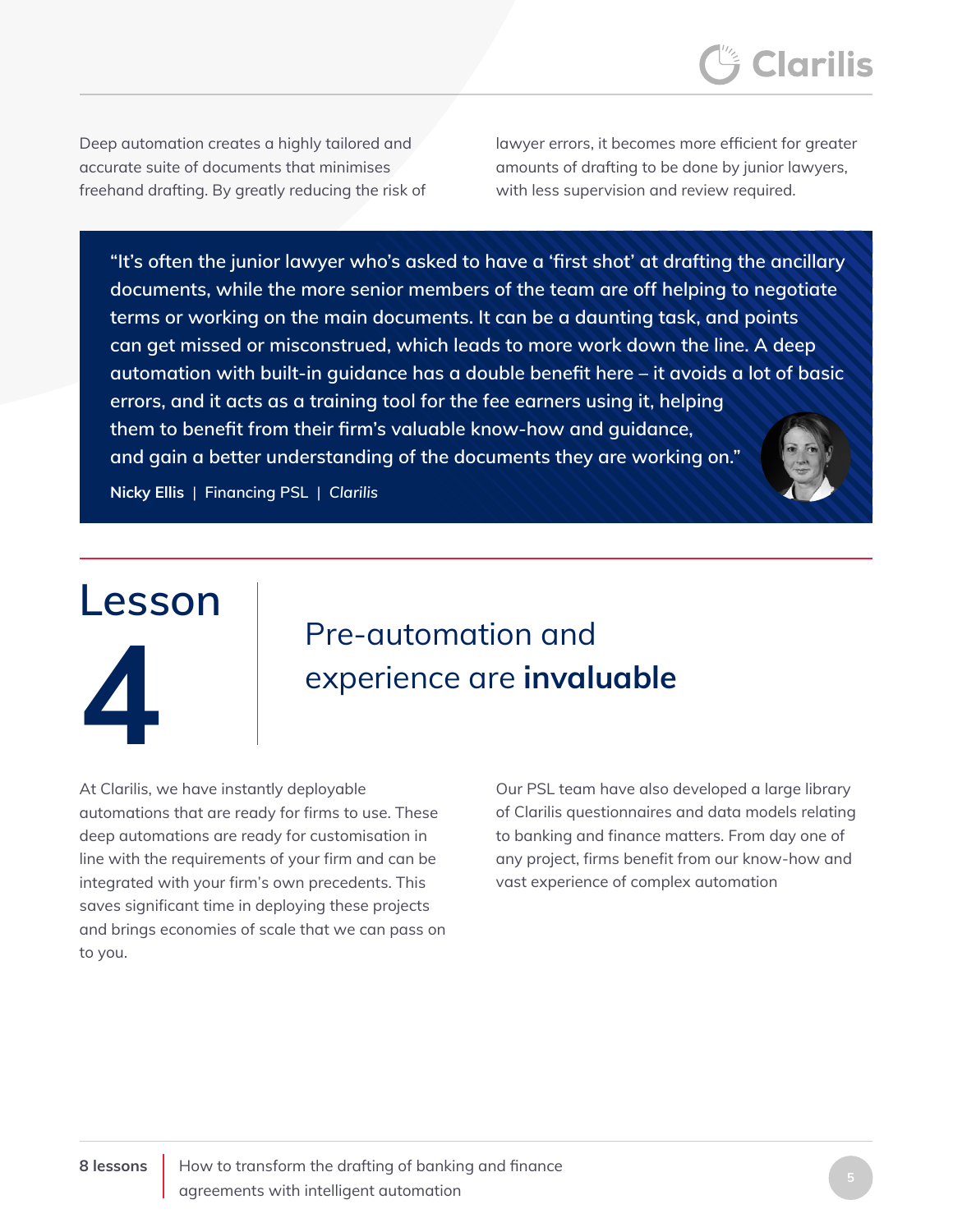#### **Lesson**

**5**

#### **Bespoke** documents tailored to meet your needs

Automation can easily be confused with standardisation. But it's unlikely your clients are appointing you to churn out homogenous banking and finance agreements. Instead, your automation needs to allow you to incorporate bespoke drafting and additional options in line with the requirements of your clients.

Your aim should be to create a solution that helps you to generate suites of banking and finance documents that are the equivalent of the personal handiwork of your finest drafter. So, if you use bespoke drafting in your facilities agreements, we suggest you build your automation from your firm's precedents (rather than the LMA's base precedents) in order to maximise your ROI from automation.

**"We have worked with Clarilis to automate a wide spectrum of documents including some particularly complex ones. An example would be our legal opinions, which contain a vast number of opinions and permutations: the simplicity of the questionnaire that Clarilis was able to create belies the complexity of the automation which sits behind it. This has made a huge difference to the team and allows the fee earners to focus on providing legal advice rather than becoming bogged down in a repetitive drafting task."**

**Jill Moore** | **Counsel for Risk** | *Burness Paull*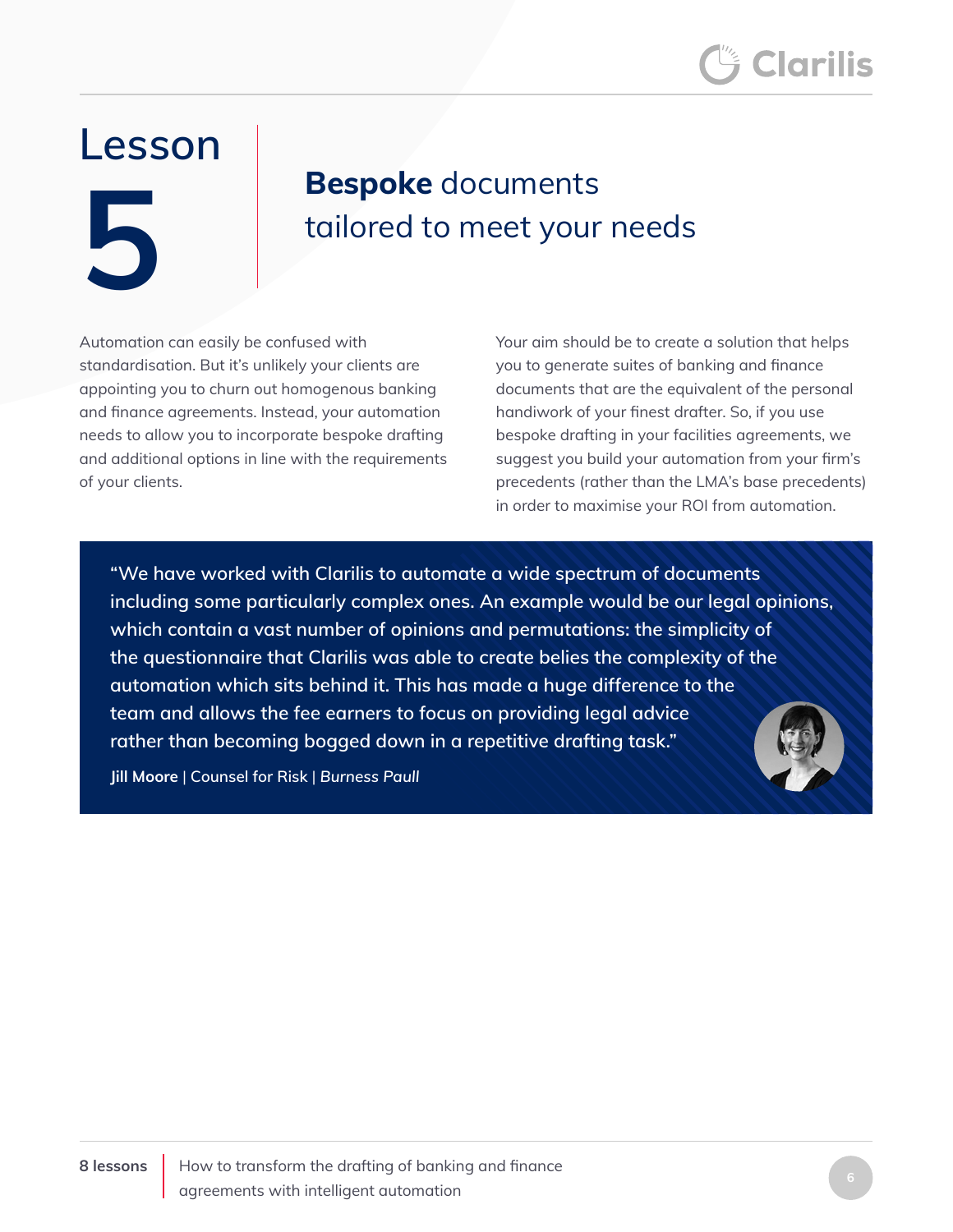### **Lesson**

**6**

#### **Make sure your automation is easy to update**

Automated precedents don't stand still for long, so you need to have a robust maintenance plan. Your automated precedents need to be amended within tight timelines when required. This is particularly true when you build in bespoke elements or add additional security and other ancillary documents to a suite of LMA-based precedents – the bespoke elements usually contain significant automation over and above the automation of the standard content.

As part of our ongoing managed service, Clarilis PSLs determine how to evolve your automation to best reflect changes required to the underlying precedents. Clarilis' processes significantly accelerate the required implementation time for critical changes.

**"The suite produced consists of complex moving documents that are forever evolving. Maintaining them has to be an iterative process that people understand and can contribute to."**

**Emma Fear** | **Head of Legal** | *Clarilis*

#### **Lesson**



**Lawyer-to-lawyer communication and PSL-led implementation: much more than technical support!**

Setting up an LMA-based (or other banking and finance) automation shouldn't be side-lined as a techie conversation. You can't create a sophisticated solution that will deliver the level of customisation required by these transactions and the corresponding benefits without understanding the legal challenges of drafting the underlying

documents. This is why we ask our banking and finance PSLs to lead these discussions. Each member of our PSL team trained in private practice and has, on average, **more than 15 years PQE**. Their approach to designing automations is heavily informed and influenced by their practical experience of the nuances of legal drafting.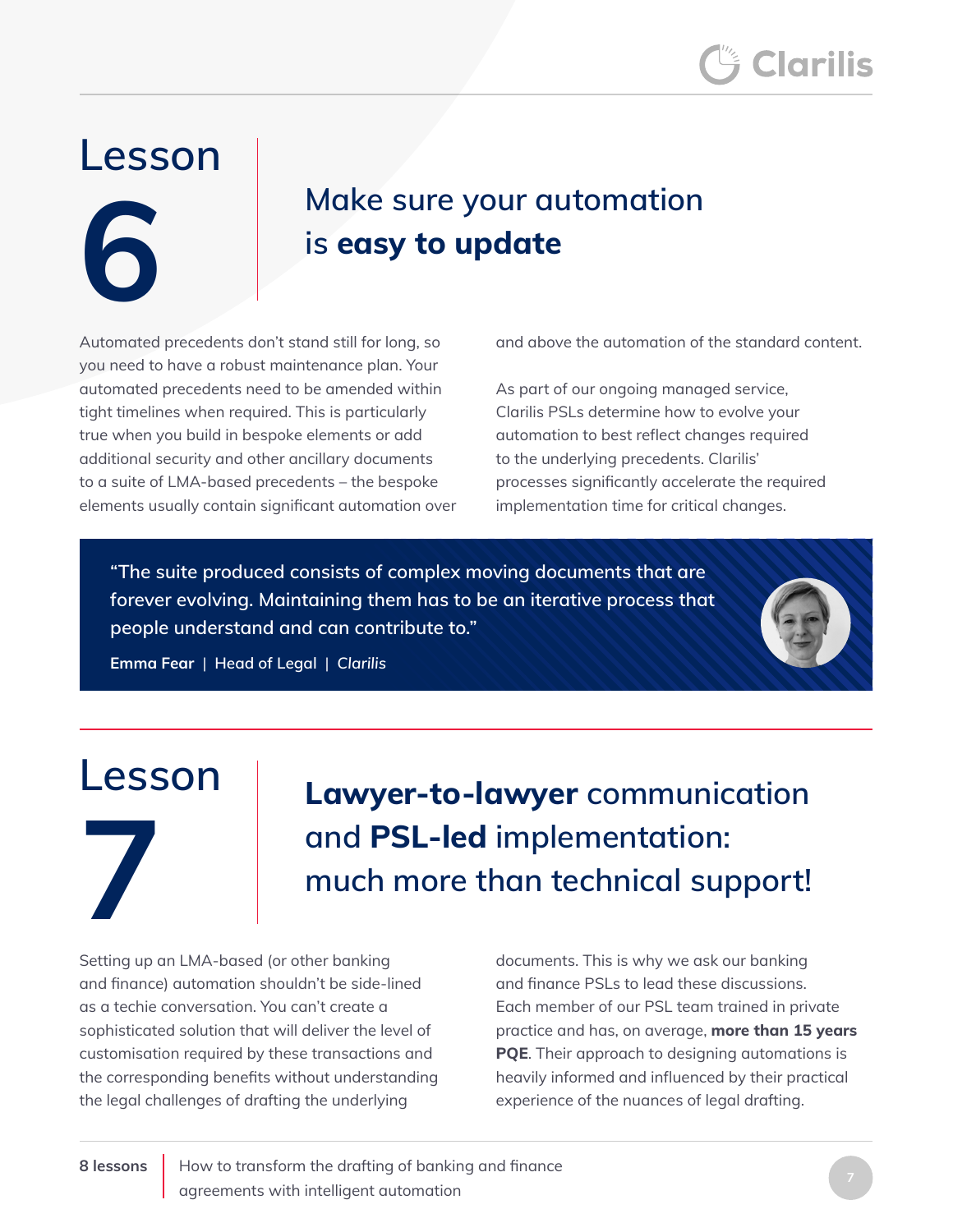

**"We'll ask a significant number of questions during the process because we're looking at our customer's precedents in very fine detail through the eyes of an experienced practitioner. Our customers often say that simply going through the process of automation itself has improved their precedents."** 

**Rachel McGough** | **Banking PSL** | *Clarilis*

#### **Lesson**



#### **Data security is crucial – let's keep it impartial**

Clarilis provides impartial advice and expertise to each of its customer. We understand the sensitivity of the identity of your clients, the terms of your deals and all other client data, as well as the intellectual property contained within your bespoke drafting. You can rest assured your data is completely siloed

and secure within the Clarilis platform.

We are an independent provider and not linked to any particular law firm. Clarilis customers take comfort from this separation.

#### **Clarilis automation of banking and finance documents including:**